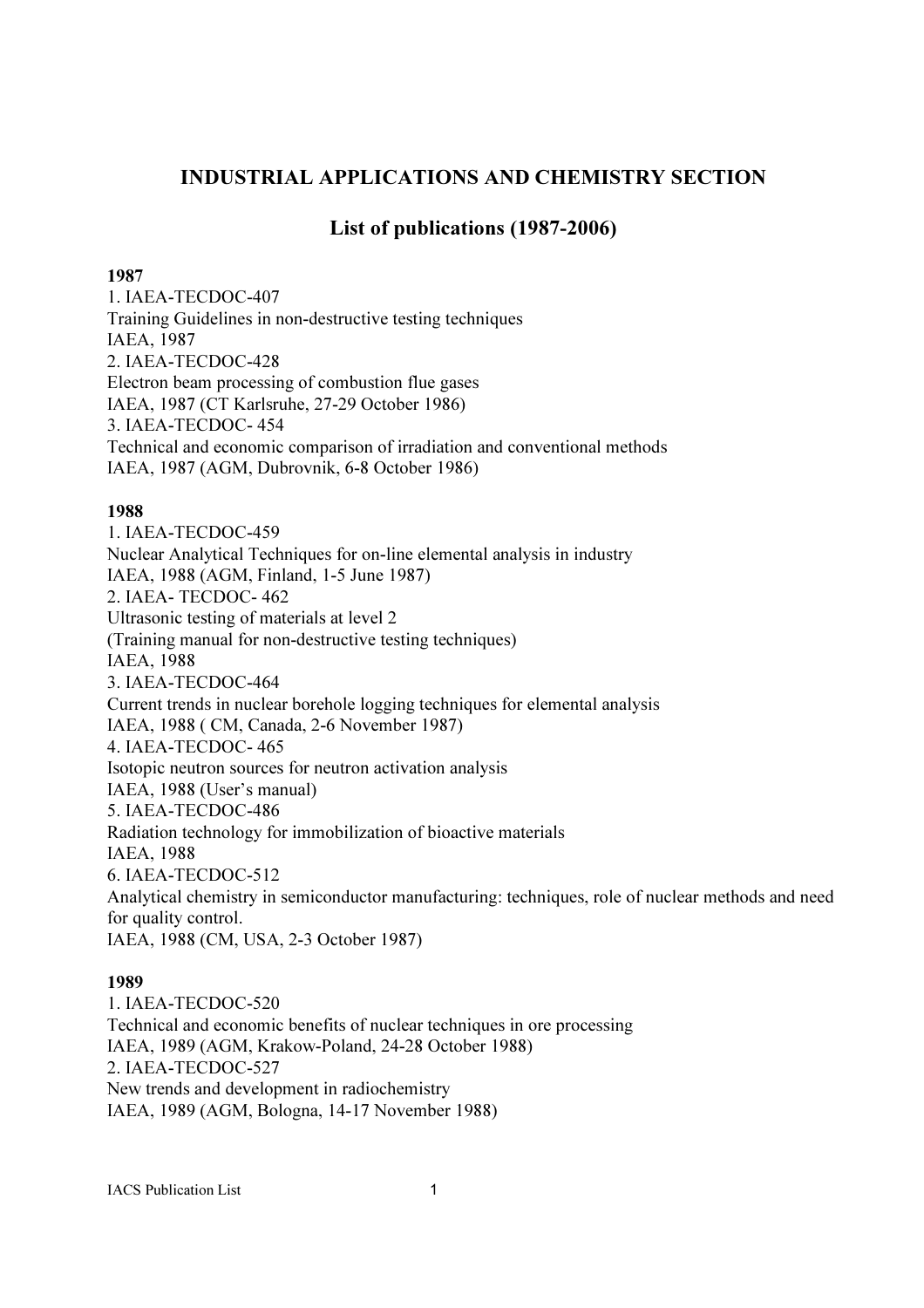#### 1990

1. IAEA-TECDOC-537 Prompt gamma neutron activation analysis in borehole logging and industrial process control IAEA, 1990 (AGM, Vienna, 1-3 February 1989) 2. IAEA-TECDOC- 564 Practical aspects of operating a neutron activation analysis laboratory IAEA, 1990 3. Technical Report Series No. 316 Guidebook on applications of radiotracers in industry IAEA, 1990

## 1991

1. IAEA-TECDOC- 578 Technology transfer of nuclear techniques and NCS in the mineral industry IAEA, 1991 (AGM, India, 15-19 January 1990) 2. IAEA-TECDOC- 628 and IAEA-TECDOC-628S (in Spanish) Training guidelines in non-destructive testing techniques IAEA, 1991 3. PROCEEDINGS SERIES Nuclear techniques in the exploration and exploitation of energy and mineral resources Proceedings of an International Symposium, Vienna, 5-8 June 1990 IAEA, 1991

## 1992

1. IAEA PROCEEDINGS SERIES Applications of isotopes and radiation in conservation of the environment Proceedings of an International Symposium, Karlsruhe, Germany, 9-13 March 1992 IAEA, 1992 2. Training Course Series No.3 Industrial Radiography IAEA, 1992

## 1995

1. IAEA-TECDOC-805 Production of Tc-99m radiopharmaceuticals for brain, heart and kidney imaging IAEA, July 1995 2. IAEA-TECDOC-834 Advanced radiation chemistry research: current status IAEA, October 1995 3. IAEA-TECDOC-845 Nuclear techniques in the coal industry IAEA, November 1995 4. IAEA-TECDOC-852 Alternative technologies for Tc-99m generators IAEA, December 1995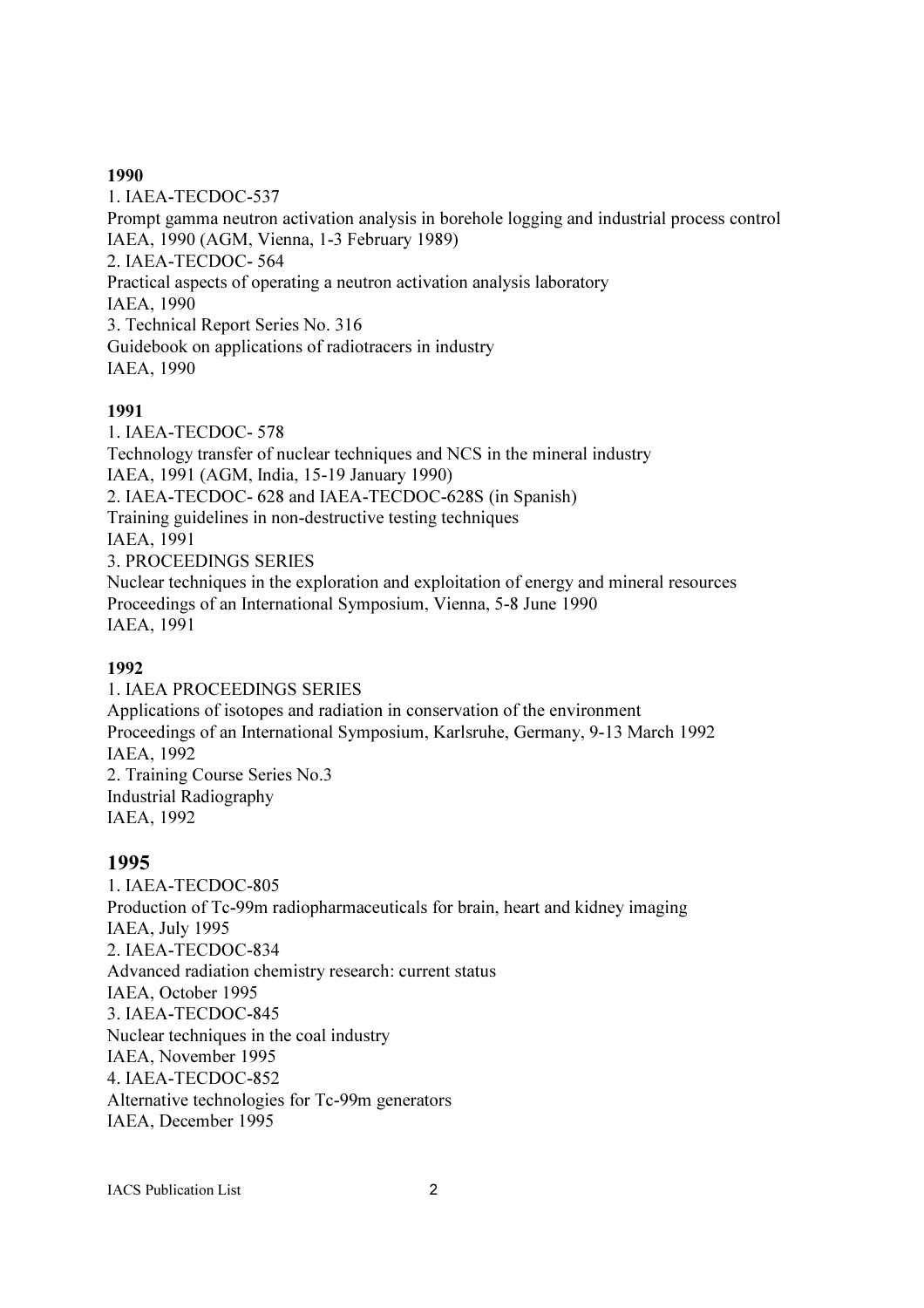#### 1996

1. IAEA-TECDOC-914 Antibodies immobilized on magnetic particles for radioimmunoassay and immunoradiometric assay of hormones. IAEA, November 1996 2. Computer Manual Series No.11 Residence Time Distribution Software Analysis IAEA, 1996

## 1997

1. IAEA-TECDOC-924 The thin layer activation method and its applications in industry IAEA, January 1997 2. IAEA-TECDOC-934 Effects of ionizing radiation on blood and blood components: A survey IAEA, April 1997 3. IAEA- TECDOC- 971 Sewage sludge and wastewater for use in agriculture IAEA, October 1997

## 1998

1. IAEA-TECDOC - 1007 Directory of cyclotrons used for radionuclide production in Member States IAEA, March 1998 2. IAEA- TECDOC -1008 Labeling, quality control and clinical evaluation of monoclonal antibodies for scintigraphy IAEA, March 1998 3. IAEA-TECDOC-1023 Radiation technology for conservation of the environment Proceedings of an International Symposium, Zakopane, Poland, 8-12 September 1997 IAEA, September 1998 4. IAEA - TECDOC - 1029 Modern Trends in Radiopharmaceuticals for Diagnosis and Therapy Proceedings of an International Symposium, Lisbon, Portugal, 30 March - 3 April 1998 IAEA, November 1998 5. IAEA – TECDOC – 1051 Management of radioactive waste from Mo-99 production IAEA, November 1998

## 1999

1. IAEA-TECDOC-1062 Stability and stabilization of polymers under irradiation IAEA, January 1999

IACS Publication List 3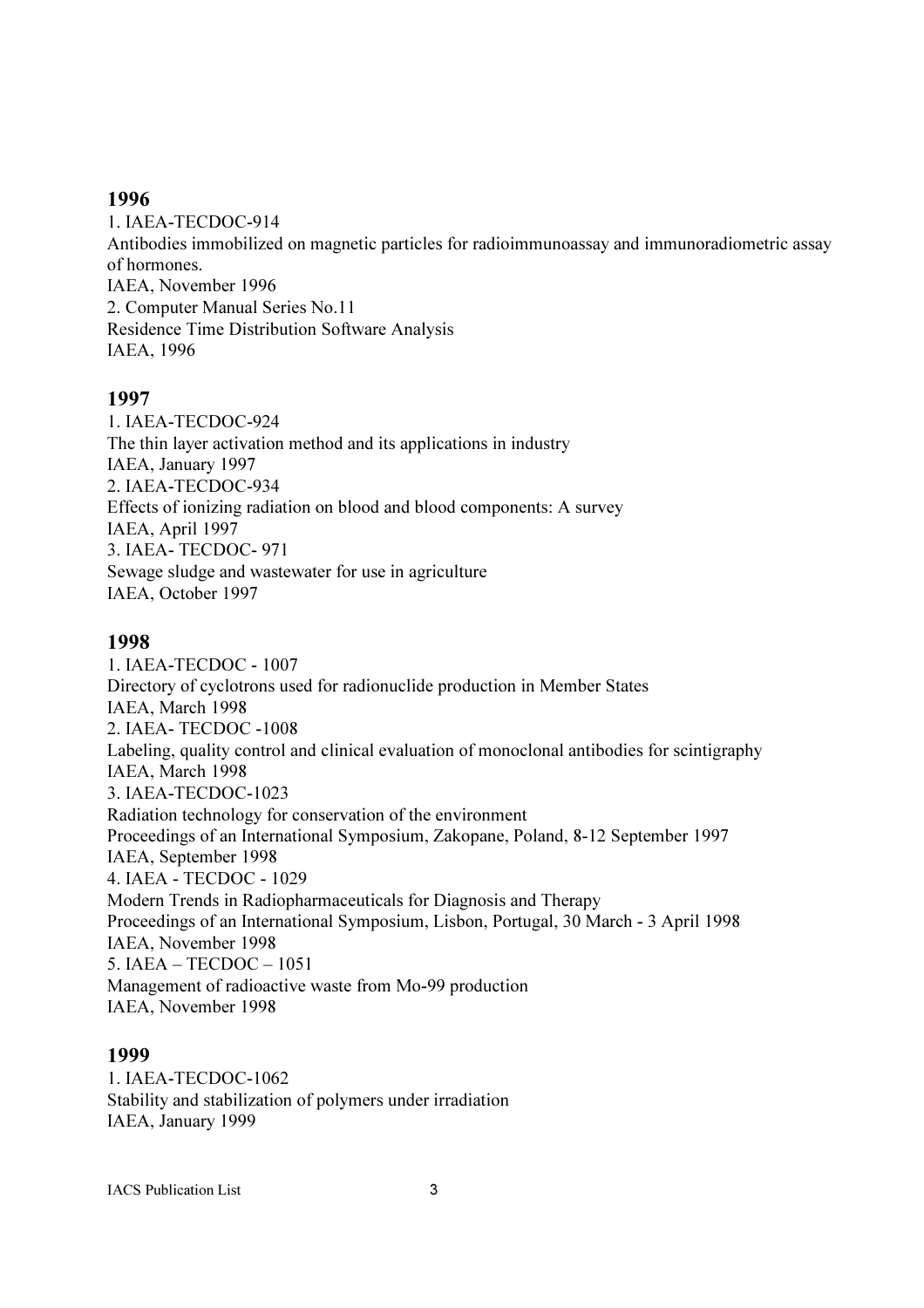2. IAEA - TECDOC - 1065 Production technologies for molybdenum-99 and technetium-99m IAEA, February 1999 3. IAEA-TECDOC-1069 Characterization of ceramics and semiconductors using nuclear techniques IAEA, March 1999 4. IAEA- TECDOC -1114 Optimization of production and quality control of therapeutic radionuclides and radiopharmaceuticals IAEA, September 1999 5. Technical Report Series No. 393 Nuclear Geophysics and its applications IAEA, 1999 6. Training Course Series No. 9 NDT: A Guidebook for Industrial Management and Quality Control Personnel IAEA, 1999 7. Training Course Series No. 10 Ultrasonic Testing of Materials at Level 2 IAEA, 1999

#### 2000

1. IAEA- TECDOC-1142 Emerging new applications of nucleonic control systems in industry IAEA, March 2000 2. IAEA- TECDOC –1165 Modification of materials by ion treatment for industrial applications IAEA, July 2000 3. Training Course Series No. 11 Surface methods testing (Liquid penetrant testing and Magnetic particle testing) at Level 2 IAEA, February 2000 4. IAEA-TECDOC-1189 Radiation processing of flue gases: Guidelines for feasibility studies IAEA, December 2000

## 2001

1. IAEA-TECDOC-1214  $^{99}$ Tc<sup>m</sup> labelled peptides for imaging of peripheral receptors April 2001 2. IAEA-TECDOC-1225 Use of irradiation for chemical and microbial decontamination of water, wastewater and sludge June 2001 3. IAEA TECDOC-1228 Therapeutic Applications of Radiopharmaceuticals August 2001 4. IAEA-TECDOC-1262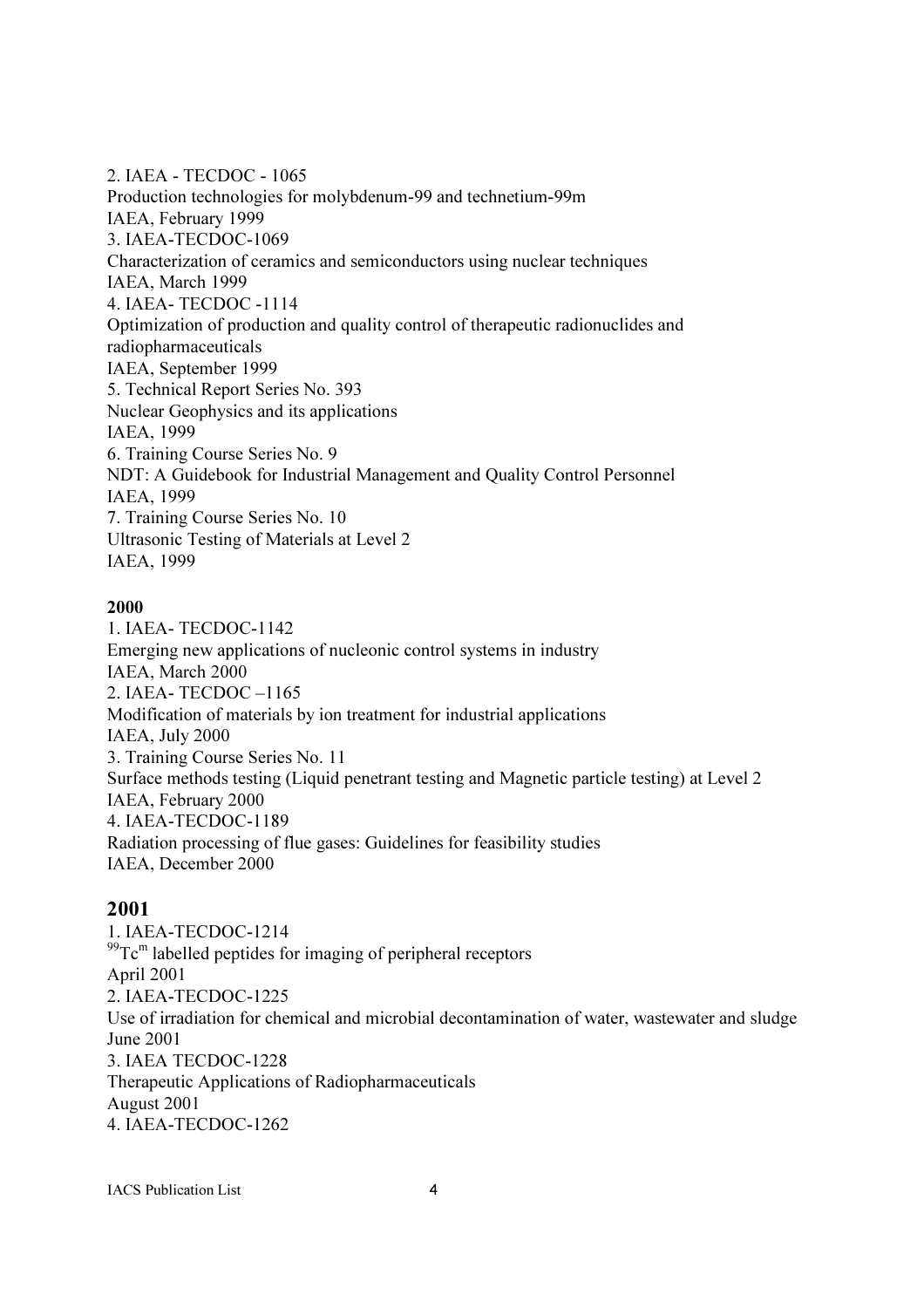Radiotracer technology as applied to industry December 2001 5. Training Course Series No. 13 Guidebook for the Fabrication of Non-Destructive Testing (NDT) Test Specimens September 2001

# 2002

1. IAEA Brochure "Radioisotope applications for troubleshooting and optimizing industrial processes" March 2002 2. IAEA – TECDOC- 1295 Reference Materials for Microanalytical Nuclear Techniques June 2002 3. IAEA – TECDOC-1307 Development of Kits for Radioimmunometric Assays for Tumour Markers August 2002 4. IAEA – TECDOC - 1310 Optimization of Synthesis and Quality Control Procedures for the Preparation of <sup>18</sup>F and <sup>123</sup>I Labelled Peptides for Nuclear Medicine December 2002 5. Training Course Series No. 17 Guidebook on Non-destructive Testing of Concrete Structures November 2002 6. IAEA – TECDOC – 628/Rev.1 Training Guidelines in Non-Destructive Testing Techniques 2002 Edition, December 2002 7. IAEA- DCRP/CD (CD-ROM) Directory of Cyclotrons Used for Radionuclide Production in Member States October 2002 8. IAEA-TECDOC- 1324 Radiation Synthesis and Modification of Polymers for Biomedical Applications December 2002 9. "Polymer recycling: potential application of radiation technology", Radiation Physics and Chemistry 64 (2002) 41-51.

## 2003

1. IAEA-TECDOC-1339 Clean Laboratories and Clean Rooms for Analysis of Radionuclides and Trace Elements January 2003 2. IAEA-TECDOC-1340 Manual for Reactor Produced Radioisotopes January 2003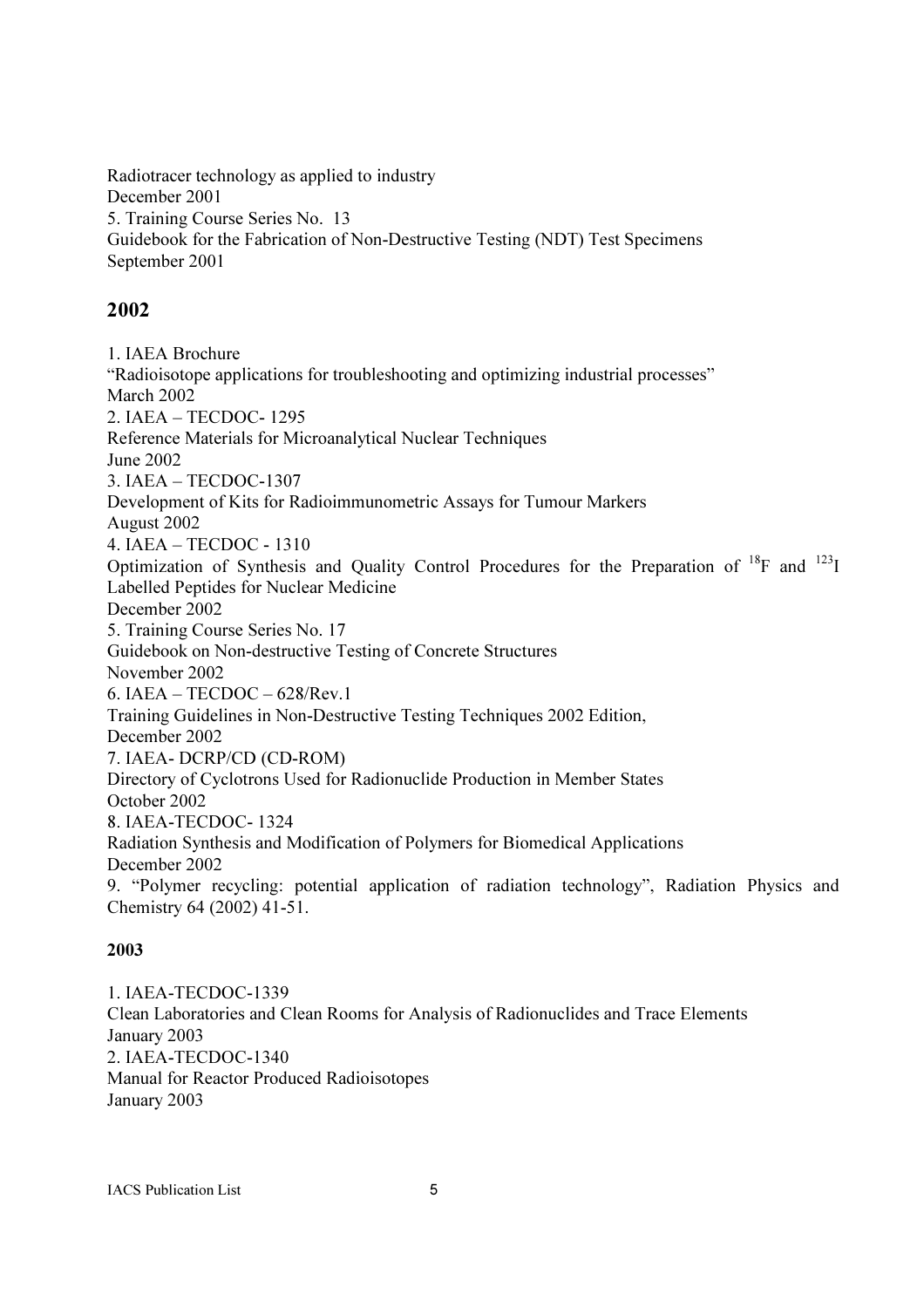#### 3. IAEA-TECDOC-1350

Development and Use of Reference Materials and Quality Control Materials April 2003 4. IAEA-CN-103, Book of Abstracts, International Conference, Vienna, 10–13 June Isotopic and Nuclear Analytical Techniques for Health and Environment July 2003 5. IAEA-TECDOC-1359 Labelling Techniques of Biomolecules for Targeted Radiotherapy July 2003 6. IAEA Brochure Industrial Applications and Chemistry Section August 2003 7. IAEA Technical Reports Series No. 416 Nuclear Analytical Techniques in Archaeological Investigations September 2003 8. IAEA-CSP-18/CD Emerging Applications of Radiation Processing September 2003 9. M. Rossbach: "Summary of the panel discussion on "Education of Radiochemists", Czechoslovak Journal of Physics, Vol. 53 (2003), Suppl. A 10. M. Rossbach, E. Zeiller: "Assessment of element specific homogeneity in reference materials using microanalytical techniques, Anal. Bioanal. Chem. (2003) 377: 334-339.

## 2004

1. IAEA-TECDOC-1386 Emerging Applications of Radiation Processing January 2004 2. IAEA-DGPF-CD Directory of Gamma Processing Facilities (DGPF) in Member States February 2004 3.A.G. Chmielewski, M. Haji-Saeid. Radiation technologies, past, present and future. Proceedings of International Meeting on Radiation Processing 2003 on "Advancing ionization n technology", 7-12 September 2003, Chicago, USA. Radiation Physics and Chemistry 71, (2004) 17–21. 4. IAEA-CSP-22/CD, C&S Papers Series (CD-ROM) Isotopic and Nuclear Analytical Techniques for Health and Environment May 2004 5. IAEA/RCA Brochure on Radiotracer techniques for leak detection May 2004 6. Berne Ph., Thereska J. Simulation of a radiotracer experiment by flow and detection-chain modeling: a first step towards better interpretation. Applied Radiation and Isotopes 60 (2004) 855- 861 7. IAEA Training Course Series, TCS-24 Quality System Implementation for Nuclear Analytical Techniques IAEA, July 2004

8. IAEA Technical Report Series TRS, 423,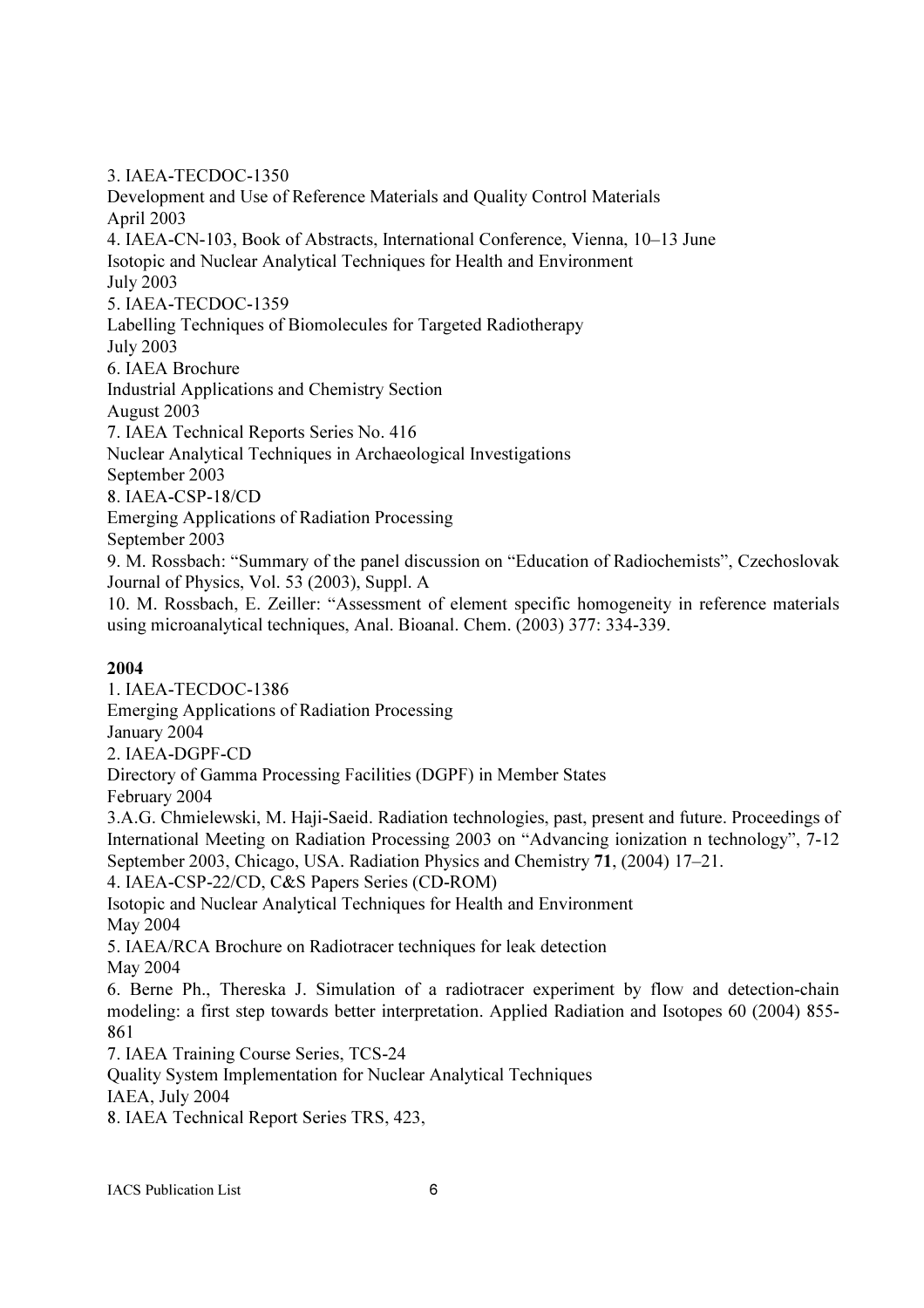Radiotracer Applications in Industry - A Guidebook IAEA, September 2004 9. IAEA Technical Report Series TRS, 426, Development of agents for imaging CNS receptors based on  $^{99}$ Tc<sup>m</sup> IAEA, September 2004 10. IAEA – TECDOC –1407 Status of industrial scale radiation treatment of wastewater and its future. IAEA, September 2004 11. IAEA, Analytical Applications of Nuclear Techniques STI/PUB/1181, 2004, Book (non-serial publication) 12. IAEA/RCA Brochure, ISBN No. 83-909690-3-3 Radiation processing of polysaccharides for health care applications September 2004 13. IAEA- TECDOC – 1414 Development of kits for Tc-99m radiopharmaceuticals for infection imaging September 2004 14. IAEA – TECDOC – 1415 Soil Sampling for Environmental Contaminants October 2004 15. IAEA-TECDOC –1420 Advances in radiation chemistry of polymers November 2004 16. IAEA – TECDOC – 1422 Radiation processing of polysaccharides November 2004 17. M. Rossbach, Need for Capacity building and knowledge management in nuclear applications, an IAEA perspective. IAEA-CN-123/02/O/09 (2004), Proceedings of "International Conference on Nuclear Knowledge Management: Strategies, Information Management and Human Resource Development". 7-10 September 2004, Saclay, France 18. M. Rossbach, P. De Regge, G.V. Iyengar (guest editors). Isotopic and nuclear analytical techniques (Editorial), J. Anal. Bioanal. Chem. Vol. 379 No.2, 171-172 (2004) 19. M. Rossbach (guest editor). Editorial, Isotopic and nuclear analytical techniques for health and Environment, Nukleonika, Vol. 49, No. 3 (2004) 85 20. IAEA-TECDOC-1430 Radioisotope Handling Facilities and Automation of Radioisotope Production Vienna, December 2004

#### 2005

1. Rossbach M., Narasimhan D.V.S., Chmielewski A., Einav I., Thereska J., Haji-Saeid M. Activities to foster training in nuclear and radiochemistry from IACS, IAEA, Vienna J.Radioanal.Nucl.Chem., Vol. 263, No. 1 (2005) 111-115. 2. IAEA Technical Reports Series TRS 432.

Standardized High Current Solid Targets for Cyclotron Production of Diagnostic and Therapeutic Radionuclides, STI/DOC/010/432

Vienna, February 2005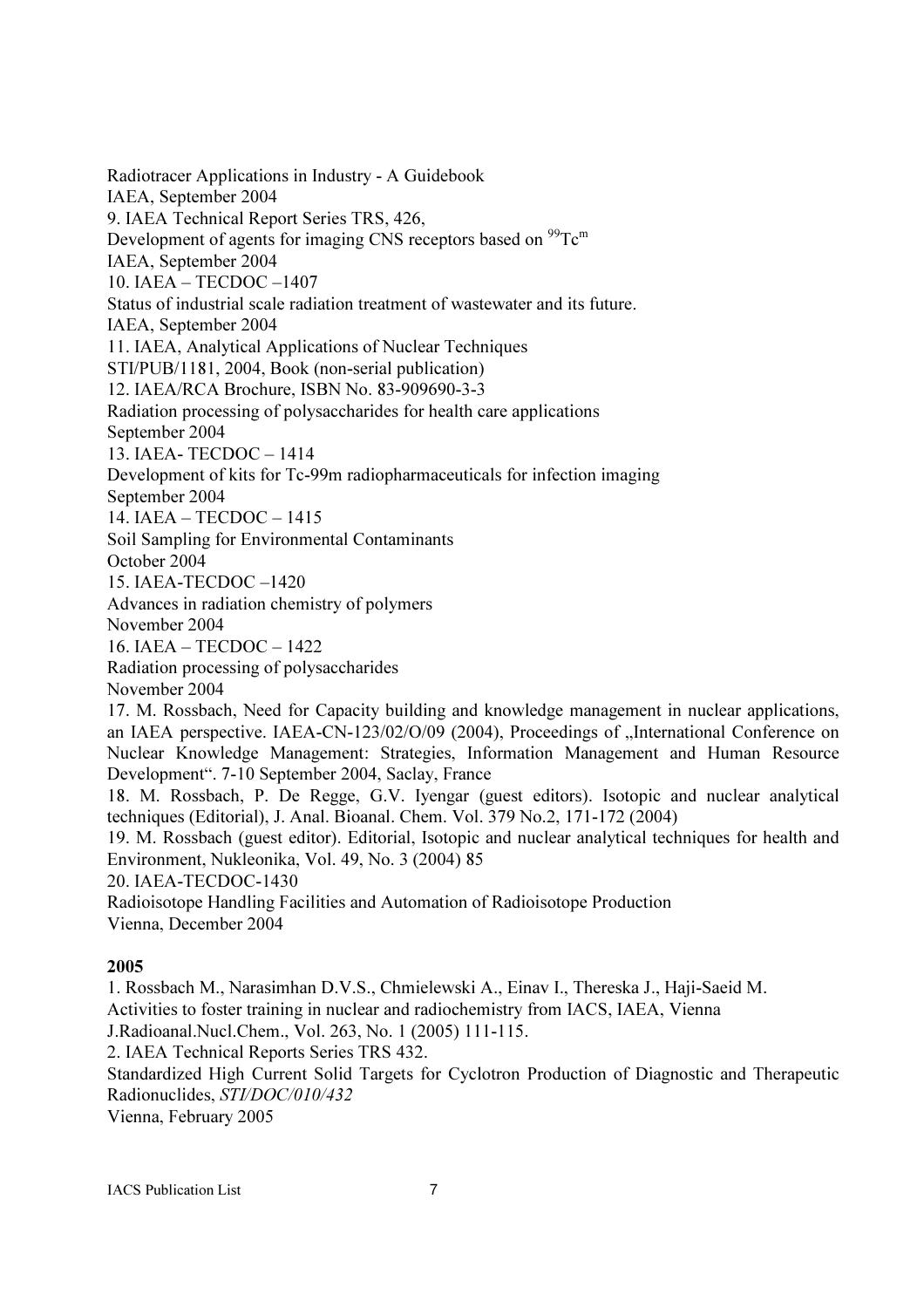3. IAEA-TECDOC-1412 Integration of tracing with CFD for industrial process investigations Vienna, February 2005 4. IAEA-TECDOC-1438 Emerging Applications of Radiation in Nanotechnology Vienna, March 2005 5. A.G. Chmielewski, M. Haji-Saeid, "Radiation technology for new materials development, human health and environment protection", Radiation Inactivation of Bioterrorism Agents, (Gazco, L.G., Ponta, C.C., Eds.), NATO Science Series, Series I: Life and Behavioural Sciences, Vol. 365, IOS Press (2005). Article in Radiation Inactivation of Bioterrorism Agents, NATO Science Series, 2005. 6. IAEA-TECDOC-1443. Nuclear Analytical Methods for Platinum Group Elements, Vienna, April 2005 7. IAEA-TECDOC-1445. Development of Protocols for Corrosion and Deposits Evaluation in Pipes by Radiography, Vienna, April 2005 8. IAEA-TECDOC-1459. Technical Data on Nuclear Gauges, Vienna, July 2005 9. IAEA Brochure Gamma irradiators for radiation processing. July 2005. 10. IAEA, Training Course Series, IAEA-TCS-26. Non-destructive Testing for Plant Life Assessment. Vienna, October 2005. 11. IAEA-TECDOC- 1465. Radiation Synthesis of Stimuli-responsive Membranes, Hydrogels and Adsorbents for Separation Purposes. Vienna, September 2005

#### 2006

1. IAEA-TECDOC-1473. Radiation Treatment of Gaseous and Liquid Effluents for Contaminant Removal. Proceedings of a Technical Meeting held in Sofia, Bulgaria, 7-10 September 2004. Vienna, February 2006. 2. IAEA-TECDOC-1498 Development of Radioimmunometric Assays and Kits for Non-clinical Applications Vienna, June 2006 3. IAEA-TECDOC-1512 Production Techniques and Quality Control of Sealed Radioactive Sources of Palladium-103, Iodine-125 and Iridium-192 and Ytterbium-169 Vienna, July 2006 4. IAEA, DCRP, CD-ROM. Directory of Cyclotrons Used for Radionuclide Production in Member States, 2006 Update. Vienna, November 2006. 5. IAEA-Technical Report Series-TRS 458 Comparative Evaluation of Therapeutic Radiopharmaceuticals